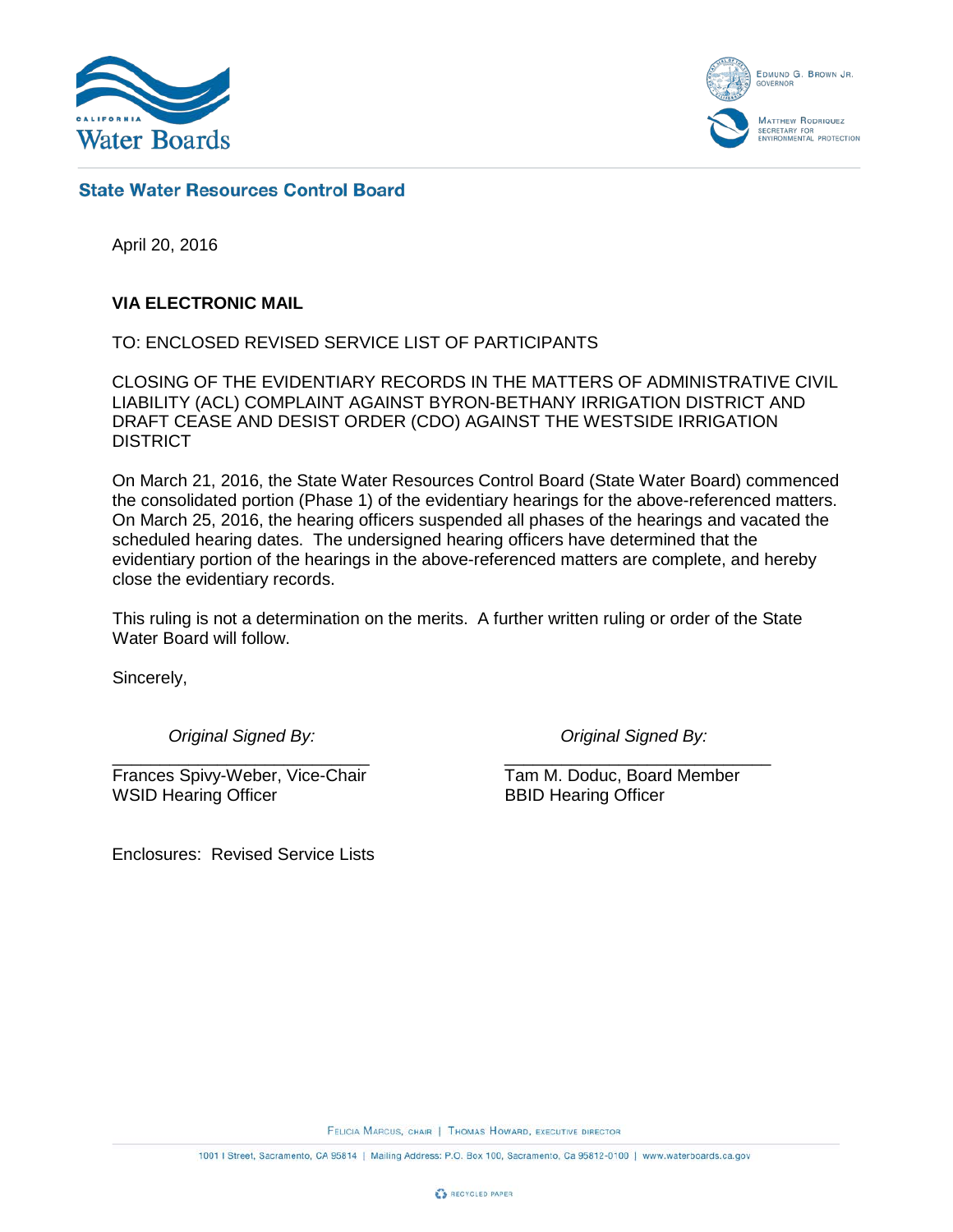#### **SERVICE LIST OF PARTICIPANTS THE WEST SIDE IRRIGATION DISTRICT CEASE AND DESIST ORDER HEARING (October 8, 2015, Revised 12/18/15)**

Parties

THE FOLLOWING **MUST BE SERVED** WITH WRITTEN TESTIMONY, EXHIBITS AND OTHER DOCUMENTS. (All have AGREED TO ACCEPT electronic service, pursuant to the rules specified in the hearing notice.)

 $\top$ 

| <b>DIVISION OF WATER RIGHTS</b><br><b>Prosecution Team</b><br>Andrew Tauriainen, Attorney III<br><b>SWRCB Office of Enforcement</b><br>1001   Street,<br>16th Floor<br>Sacramento, CA 95814<br>Andrew.Tauriainen@waterboards.ca.gov | THE WEST SIDE IRRIGATION DISTRICT<br>Jeanne M. Zolezzi<br>Karna Harrigfeld<br>Janelle Krattiger<br>Herum\Crabtree\Suntag<br>5757 Pacific Ave., Suite 222<br>Stockton, CA 95207<br>jzolezzi@herumcrabtree.com<br>kharrigfeld@herumcrabtree.com<br>jkrattiger@herumcrabtree.com                |
|-------------------------------------------------------------------------------------------------------------------------------------------------------------------------------------------------------------------------------------|----------------------------------------------------------------------------------------------------------------------------------------------------------------------------------------------------------------------------------------------------------------------------------------------|
| <b>STATE WATER CONTRACTORS</b><br><b>Stephanie Morris</b><br>1121 L Street, Suite 1050<br>Sacramento, CA 95814<br>smorris@swc.org                                                                                                   | <b>WESTLANDS WATER DISTRICT</b><br>Daniel O'Hanlon<br>Rebecca Akroyd<br>Kronick Moskovitz Tiedemann & Girard<br>400 Capitol Mall, 27th Floor<br>Sacramento, CA 95814<br>dohanlon@kmtg.com<br>rakroyd@kmtg.com<br>Philip Williams of Westlands Water District<br>pwilliams@westlandswater.org |
| SOUTH DELTA WATER AGENCY<br>John Herrick, Esq.<br>Dean Ruiz<br>4255 Pacific Ave., Suite 2<br>Stockton, CA 95207<br>jherrlaw@aol.com<br>dean@hprlaw.net                                                                              | <b>CENTRAL DELTA WATER AGENCY</b><br>Jennifer Spaletta<br>Spaletta Law PC<br>PO Box 2660<br>Lodi, CA 95241<br>jennifer@spalettalaw.com<br>Dante Nomellini and Dante Nomellini, Jr.<br>Nomellini, Grilli & McDaniel<br>ngmplcs@pacbell.net<br>dantejr@pacbell.net                             |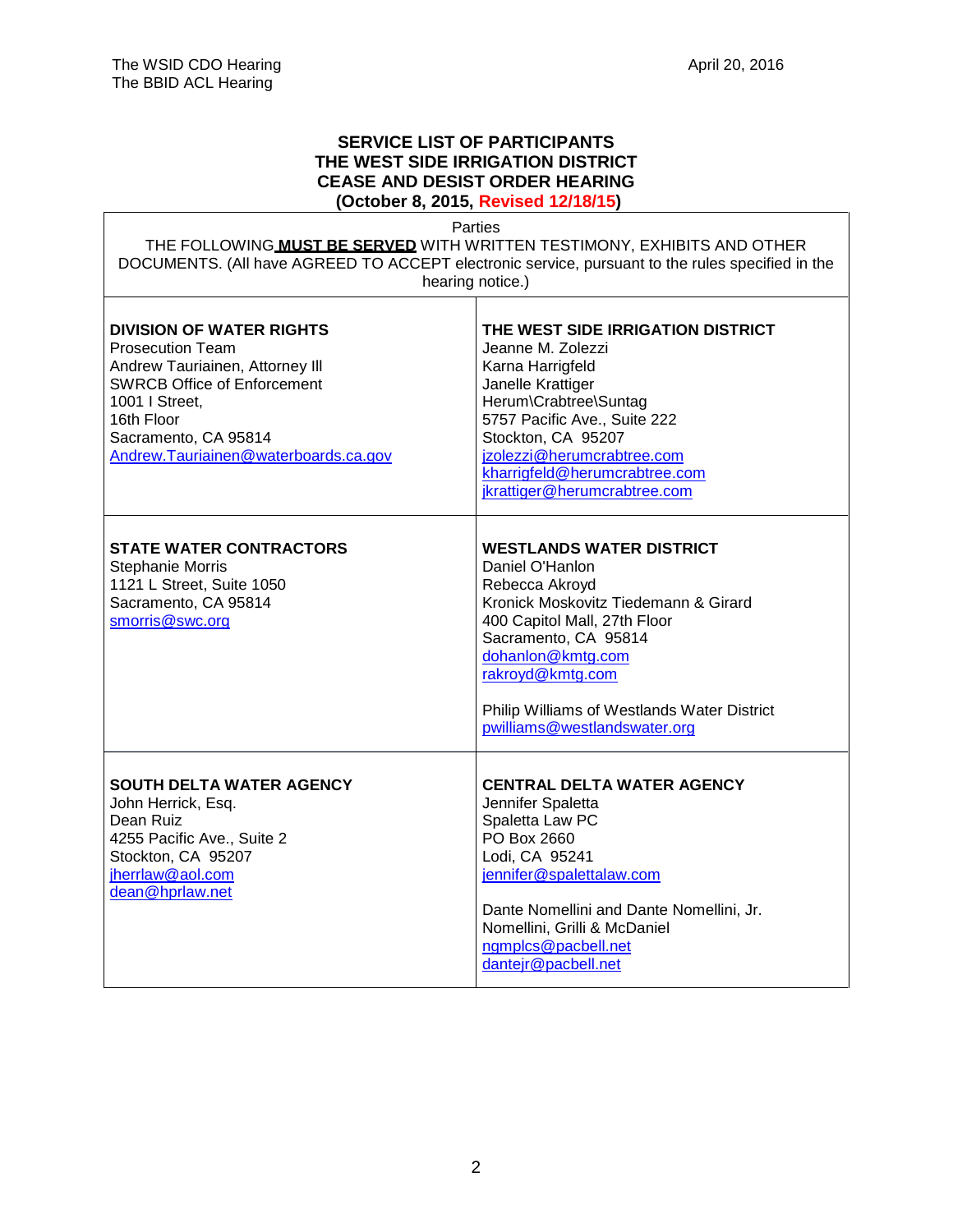| CITY AND COUNTY OF SAN FRANCISCO<br>Jonathan Knapp<br>Office of the City Attorney<br>1390 Market Street, Suite 418<br>San Francisco, CA 94102<br>jonathan.knapp@sfgov.org | SAN JOAQUIN TRIBUTARIES AUTHORITY<br>Valerie Kincaid<br>O'Laughlin & Paris LLP<br>2617 K Street, Suite 100<br>Sacramento, CA 95814<br>vkincaid@olaughlinparis.com<br>towater@olaughlinparis.com<br>(revised 12/18/15) |
|---------------------------------------------------------------------------------------------------------------------------------------------------------------------------|-----------------------------------------------------------------------------------------------------------------------------------------------------------------------------------------------------------------------|
| <b>CALIFORNIA DEPARTMENT OF WATER</b>                                                                                                                                     | <b>BYRON BETHANY IRRIGATION DISTRICT</b>                                                                                                                                                                              |
| <b>RESOURCES</b>                                                                                                                                                          | Daniel Kelly                                                                                                                                                                                                          |
| Robin McGinnis, Attorney                                                                                                                                                  | Somach Simmons & Dunn                                                                                                                                                                                                 |
| PO Box 942836                                                                                                                                                             | 500 Capitol Mall, Suite 1000,                                                                                                                                                                                         |
| Sacramento, CA 94236-0001                                                                                                                                                 | Sacramento, CA 95814                                                                                                                                                                                                  |
| robin.mcginnis@water.ca.gov                                                                                                                                               | dkelly@somachlaw.com                                                                                                                                                                                                  |

# **SERVICE LIST OF PARTICIPANTS BYRON-BETHANY IRRIGATION DISTRICT ADMINISTRATIVE CIVIL LIABILITY HEARING**

**(09/02/15; Revised: 09/10/15; Revised 10/06/15; Revised 10/22/15, 12/18/15)**

#### **PARTIES**

THE FOLLOWING **MUST BE SERVED** WITH WRITTEN TESTIMONY, EXHIBITS AND OTHER DOCUMENTS. (All have AGREED TO ACCEPT electronic service, pursuant to the rules specified in the hearing notice.)

Τ

| <b>Division of Water Rights</b>      | <b>Byron Bethany Irrigation District</b> |
|--------------------------------------|------------------------------------------|
| Prosecution Team                     | Daniel Kelly                             |
| Andrew Tauriainen, Attorney III      | Somach Simmons & Dunn                    |
| <b>SWRCB Office of Enforcement</b>   | 500 Capitol Mall, Suite 1000,            |
| l 1001 I Street.                     | Sacramento, CA 95814                     |
| l 16th Floor                         | dkelly@somachlaw.com                     |
| Sacramento, CA 95814                 |                                          |
| andrew.tauriainen@waterboards.ca.gov |                                          |
|                                      |                                          |